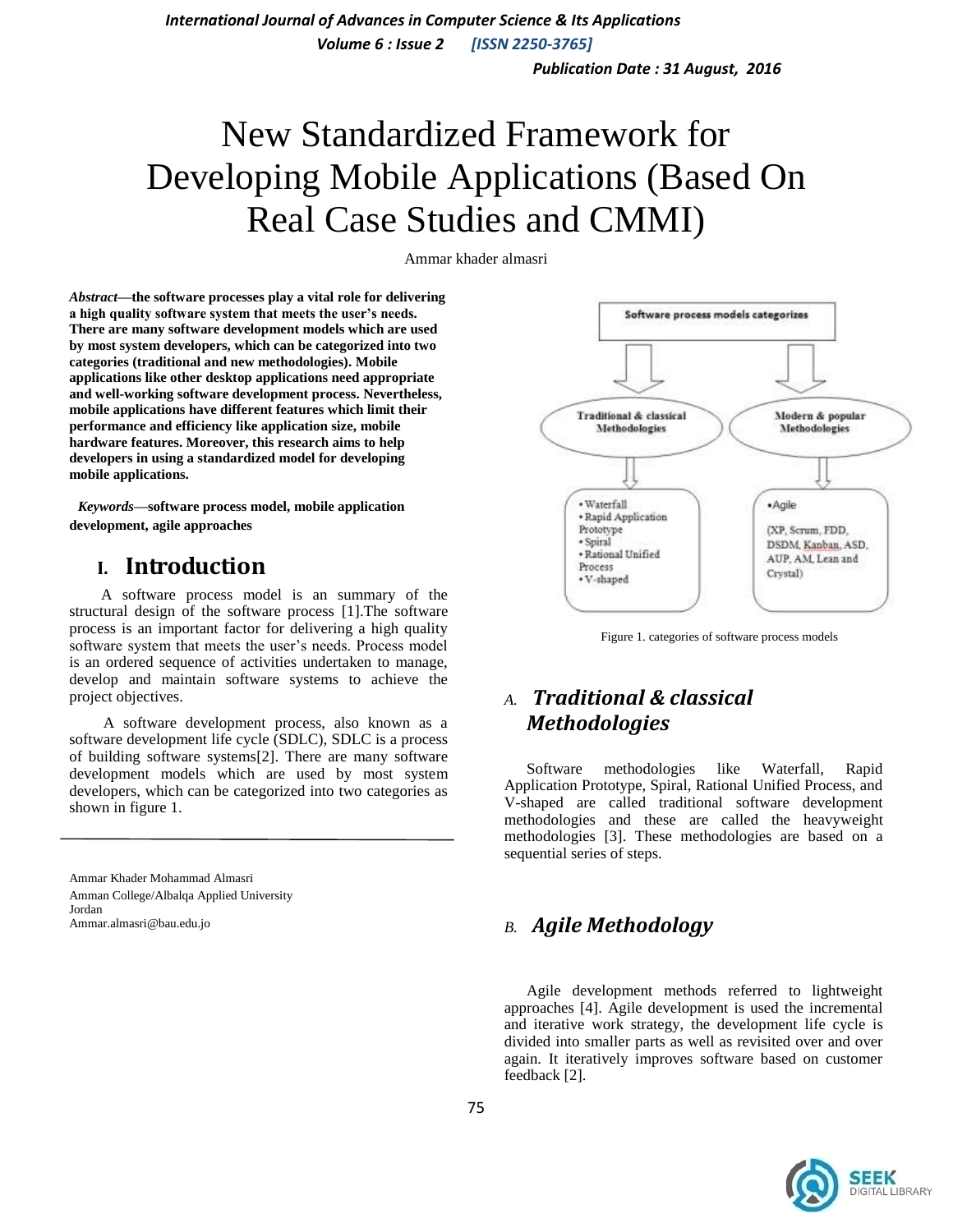*International Journal of Advances in Computer Science & Its Applications Volume 6 : Issue 2 [ISSN 2250-3765]*

 *Publication Date : 31 August, 2016*

There are a number of software development methodologies that have been categorized under the Manifesto umbrella. XP, SCRUM, DSDM, FDD, and Crystal Methods are among the most popular examples of these agile methods.

## *C. Agile or traditional methods?*

Before developing any project it is important for a development team to identify some characteristics like critical of project, requirement nature, and size of project to select a software development model that best suits the project. According to [5], the author summarized A comparative analysis for traditional and agile methodologies the result indicate that:

- Traditional methods are used for:
- *1)* highly critical projects
- *2)* requirements do not change often,
- *3)* limited requirements with limited features,
- *4)* it is designed for large projects (Large number of developers)
	- Where Modern methodologies are used for:
	- *1)* low critical projects
	- *2)* requirements changes often and Acquired iteratively
	- *3)* Flexibility of design,
	- *4)* improvement in quality
	- *5)* Iterative and Incremental delivery
	- *6)* Increased Performance,
	- *7)* Easy fault detection capabilities.
	- *8)* It is suitable for medium and small project
	- *9)* Customer involvement will lead to a highly Customer Satisfaction

According to [6], Agile models are used to build a project if the project has the following aspects: (1) project's requirement changes frequently (2) project is small (3) needs to deliver product in short period time .

## **II. Problem statement**

The key success factor to deliver any software products with high quality outcome is picking up appropriate and well-working software development process[7]. Moreover, mobile applications like other desktop applications need appropriate and well-working software development process.

Nevertheless, mobile applications have different features which limit their performance and efficiency like application size, mobile hardware features (memory size, CPU clock rate, platform type, data representation, and battery life).

- *1)* Developers for mobile application software face the following challenges:
- *2)* a dynamic environment with frequent modifications in customer needs and expectations[8].
- *3)* technical constraints associated with mobile systems [8].
- *4)* different technological platforms, including different Operating Systems (OS) and `software development platforms [9].

Many studies have been suggested a solution to the above challenges, it has been suggested that Agile is a fit model for the development of mobile applications [10]. Moreover, There are a set of characteristics were developed by [11] regarding using agile methodology for mobile application development as follow :(1) High environment volatility(2)Small development teams (3) Identifiable customer (3) Object oriented development (4) Non-safety critical Software (5)Application level Software(6) Small systems (7) and Short development cycles.

## **III.Related studies**

Many studies have been deployed to prove that the agile methods can be implemented in mobile applications development .as a result; we found many agile approaches, as discussed below.

A study was conducted by Abrahamsson, et al. [12] in 2004 was the first attempt to integrate agile model with the development process for mobile applications . He developed an agile development approach called Mobile-D. The

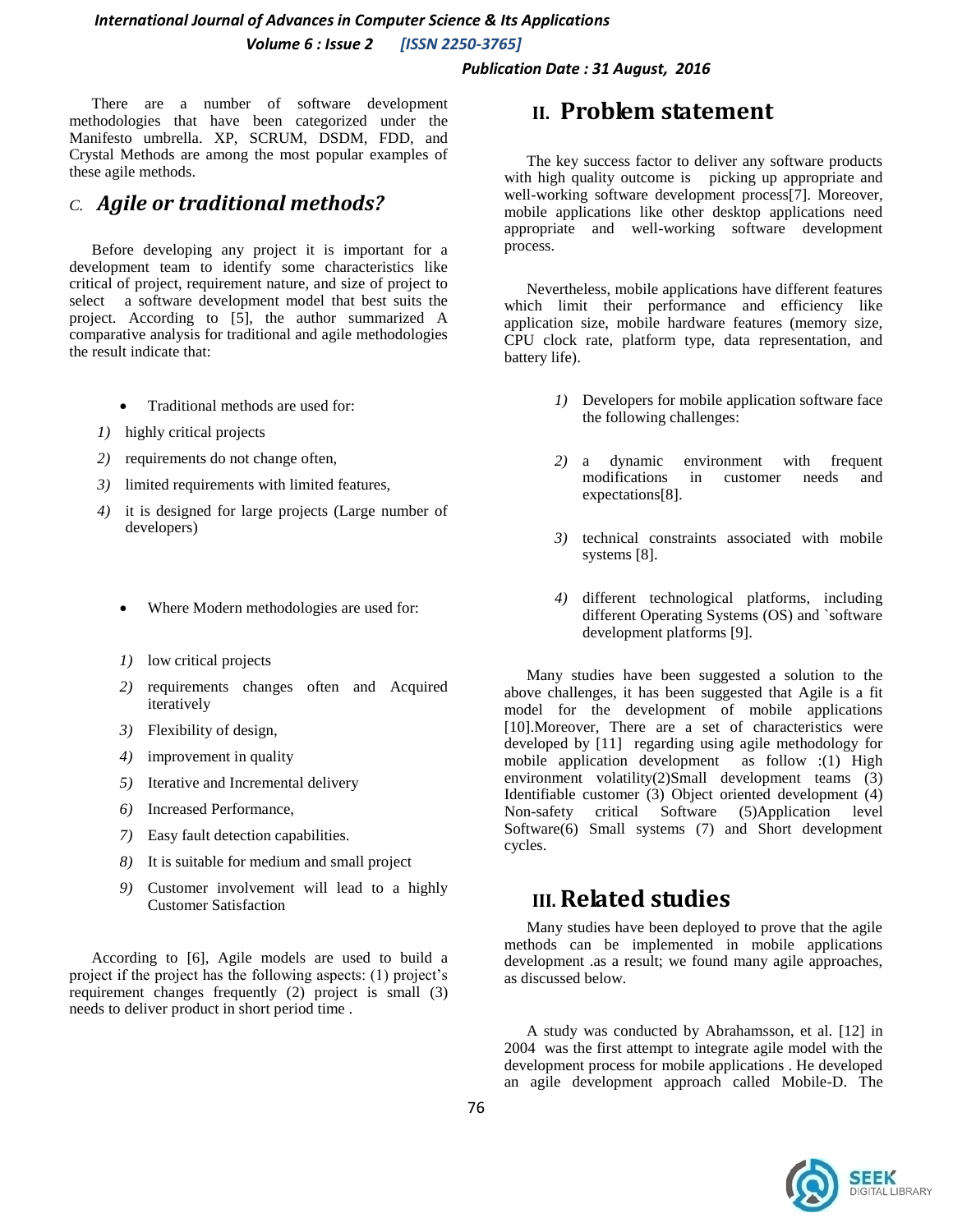## *International Journal of Advances in Computer Science & Its Applications Volume 6 : Issue 2 [ISSN 2250-3765]*

#### *Publication Date : 31 August, 2016*

Mobile-D approach is a development methodology inspired on Extreme Programming, Crystal Methodologies and Rational Unified Process (RUP) from four case studies. This approach consists of five phases Explore, Initialize, Productionize, Stabilize and System Fix in sequentially arranged. The result indicated that Mobile-D approach is recommended to be used by a small, co-located team, working in a short development cycle.

Mobile Application Software development based on Agile Methodology (MASAM) was developed by Jeong, et al. [13]. This approach was developed based on Extreme Programming, Agile Unified Process, RUP and the Software and Systems Process Engineering Meta-model. The structure of MASAM confirms a strong tie with Mobile-D. This model consisted by 4 phases Preparation, Embodiment, Development and Commercialization. This methodology does not include any case study.

According to literature review, there is no research studies that provides detail reasons to use Agile as essential model for mobile application development [8] for that reason, this research aims to encourage and contribute to prove that as well as helping developers in using a standardized model for developing mobile applications .

# **IV. Research Methodology**

- *1)* This research aims to propose a high quality software process model for mobile application development based on agile development methods. So, the research study will go through the six steps as follow:
- *2)* Based on Literature review for agile methodologies that discussed mobile applications development and what the researchers have concluded; the gap will be founded.
- *3)* (The gap: there is no standardized model for developing mobile applications)
- *4)* According to research's gap, research questions will be developed as well as proposing research framework.
- *5)* Capability Maturity Model Integration (CMMI) will be used to provide guidance for developing research framework.
- *6)* After preparing a proposed research framework, we need to test it based on real case studies.
- *7)* In this step will get the results that will compare with other previous research studies.
- *8)* Feedback: if the results don't meet the research goals, we need to improve the research framework (go back through step 3 to 6) to get final proposed framework.

## **V. Research questions**

- *1)* Are agile methodologies effects positively on mobile application development?
- *2)* Are agile methodologies with CMMI effects positively on mobile application development?
- *3)* Does proposed model affect positively on mobile application development?
- *4)* Does the expected outcome have a significant effect on mobile application development?

# VI. **Conclusion**

 According to literature review, there is no research study that provides detail reasons to use Agile as essential model for mobile application development for that reason, this research aims to encourage and contribute to prove that as well as helping developers in using a standardized model for developing mobile applications based on agile methodologies.